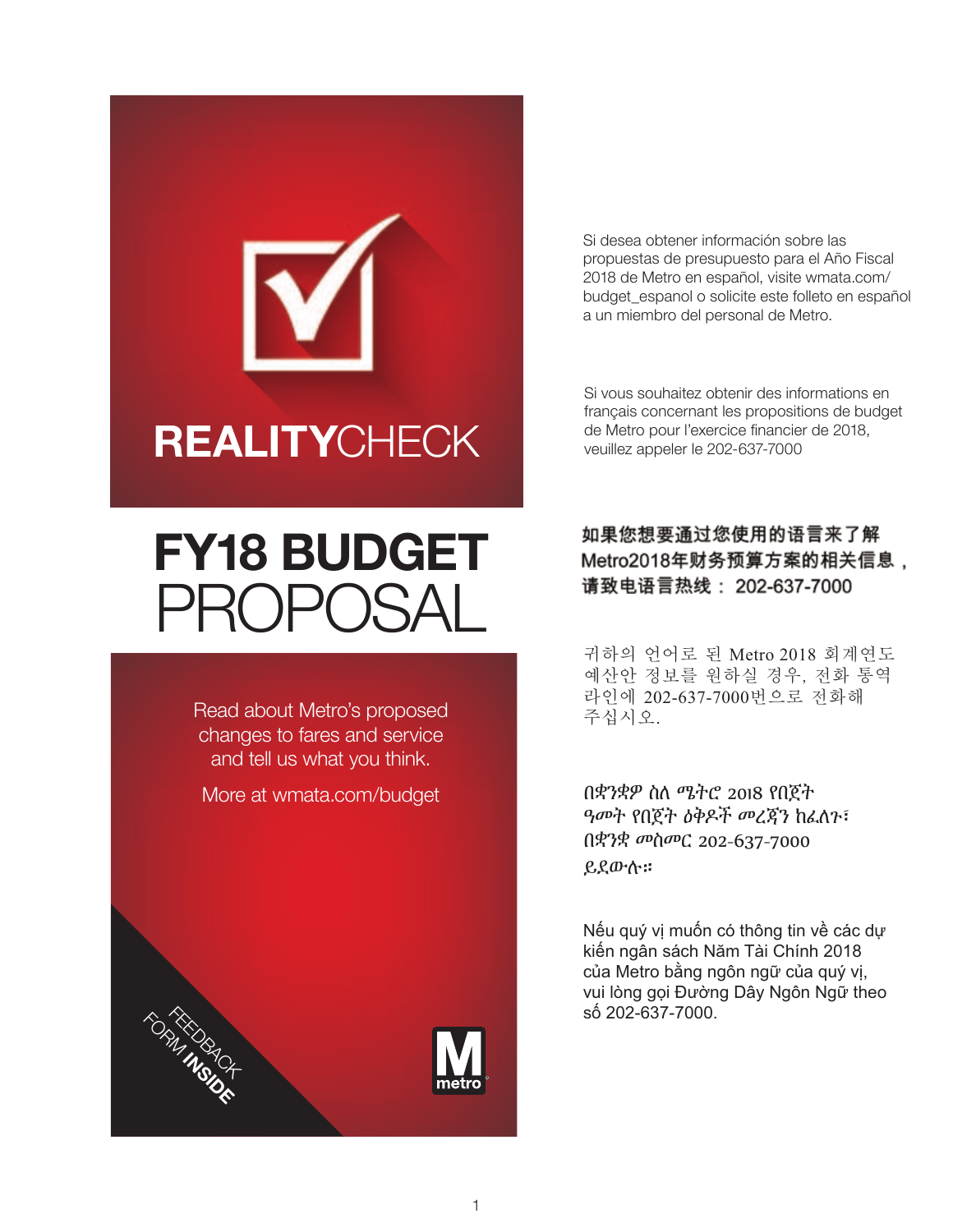## **Metro is getting back to good.**

After a year of emergency repairs, including the intensive SafeTrack corrective maintenance program, Metro will institute a preventive track maintenance program beginning in Fiscal Year 2018. In addition, persistent problems with railcars are being addressed with a new railcar "Get Well" Plan designed to further reduce delays to customers.

To improve the customer experience, Metrorail stations are being cleaned and brighter lights installed, and cell phone and wi-fi projects are being expanded. For improved bus operations, technology will be leveraged to integrate real-time traffic data, and Metro is testing a zero emission, battery powered bus that could become the fleet of the future.

## **Who pays for Metro?**

For Fiscal Year 2018, Metro General Manager Paul J. Wiedefeld has proposed a \$3.1 billion budget that funds key safety, service and customer initiatives critical to reversing declining ridership and building a financially sustainable future for Metro.

Fares paid by customers, advertising in stations and on buses and trains, and other revenue sources cover just a portion of the operating costs. Additional contributions come from local, regional and federal funding partners to cover operating expenses and capital projects. And while fares paid by customers have not increased since July 2014, contributions from government sources have increased each year.



## **Metro funding sources**

## **FY18 proposed operating budget**

For Fiscal Year 2018, General Manager Wiedefeld's "Reality Check" budget proposal identified a gap of \$290 million – larger than recent years due to growing expenses to operate and maintain the system, and declining ridership.



To fill the budget gap, General Manager Wiedefeld has proposed shared sacrifice:

- **State/Local Governments:** DC, Maryland, and Virginia contribute a total of \$130 million more than they did last year
- **Metro Business Operations: Management** reduces \$50 million in expenses by eliminating positions and taking other cost cutting actions; as well as using \$60 million in federal money for eligible maintenance expenses. 1,000 positions will be eliminated through efficiencies and service rightsizing.
- **Customers:** Riders pay \$0.10 \$0.25 more for rail and bus trips, and service rightsized to fit current ridership levels

## **Tough decisions need to be made**

Facing this major funding challenge, Metro's Board of Directors must consider every available option to balance the budget. Details about the proposed changes can be found on the following pages.

By providing your feedback, Metro's Board of Directors and Management will be informed about how the proposals impact you when they make these difficult choices.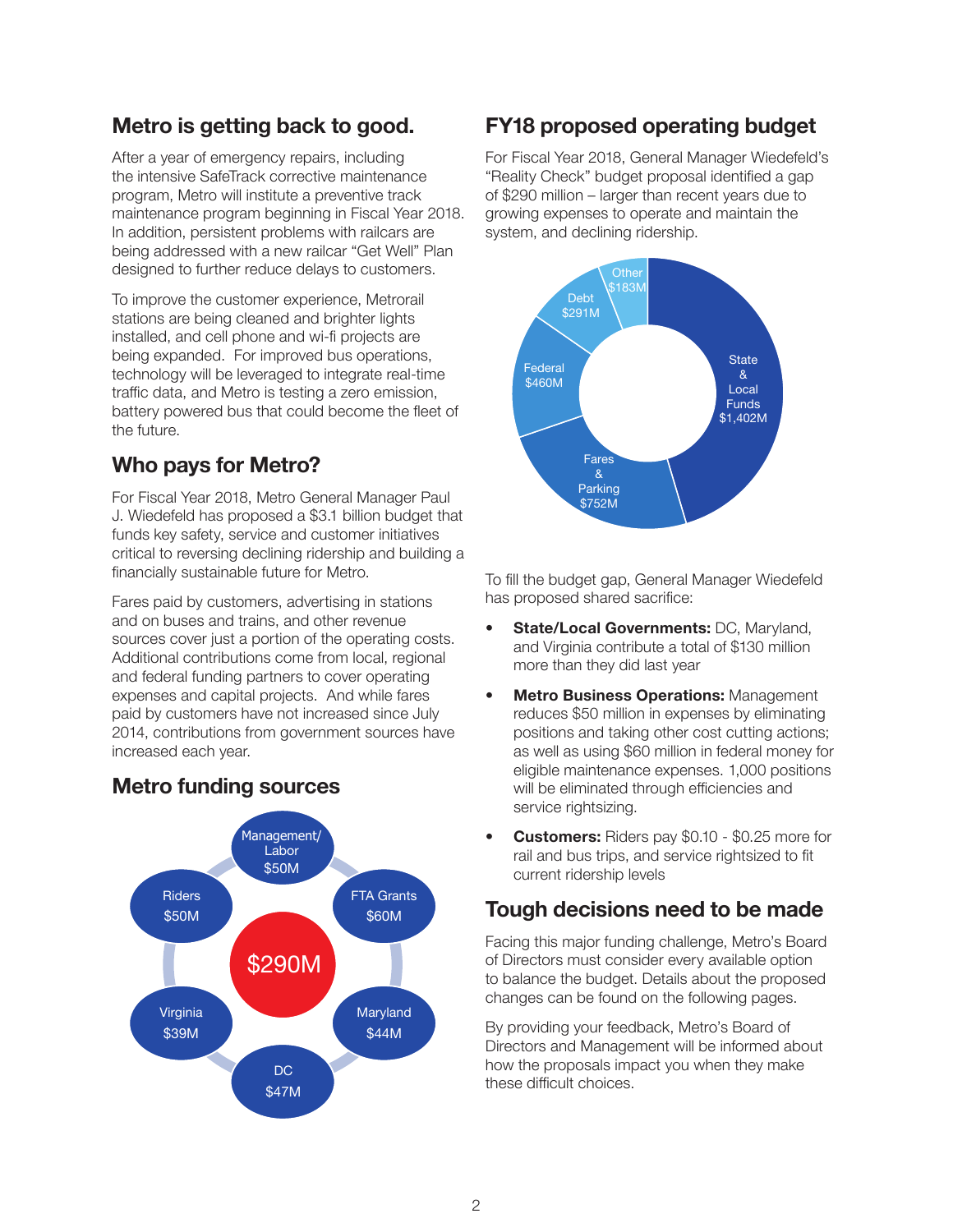### **Proposed Fare Adjustments**

The following fare adjustments are all proposed by Metro and the local jurisdictions as possible solutions to help close the budget gap.

## **RAIL**

#### **Standard Fares**

- Increase Metrorail rush hour fares up to \$0.10
- Increase Metrorail non-rush hour fares up to \$0.25

#### **Passes**

- Replace the 1-day unlimited rail pass with a new 1-day unlimited "combo" rail and bus pass for \$14.75
- Eliminate the 28-Day Metrorail Pass\*
- Increase the 7-Day Short-Trip Pass by \$2.50 and 7-Day Fast Pass by \$0.75
- Increase the monthly TransitLink Card (TLC) on MARC and VRE by \$3.00 and MTA by \$5.00
- Eliminate DC student 10-trip rail pass as a result of the Kids Ride Free program and the DC SmartStudent pass

*\* New monthly SelectPass was approved in December 2016 and is now available at multiple price points.*

## **PARKING**

- Increase weekday Metrorail parking fee up to \$0.10
- Adjust parking prices by  $+/-$ \$0.25 at up to three locations per jurisdiction. Price changes would be in addition to any approved parking fee increase and locations would be designated by the jurisdiction.<sup>\*</sup>

*\* The District of Columbia has proposed to decrease the daily parking fee at Anacostia stations by \$0.25 and increase the daily parking fee at Minnesota Ave and Rhode Island Ave by \$0.25. Other jurisdictions have not listed their choices.*



#### **Standard Fares**

- Increase regular and express Metrobus fares up to \$0.25
- Increase airport Metrobus fares up to \$2.75
	- Metrobus 5A (Dulles) from \$7.00 to \$9.75
	- Metrobus B30 (BWI) from \$7.00 to \$9.00

#### **Passes**

- Increase the 7-day regional bus pass by \$2.50 to \$20.00 to correspond with other fare increases, maintaining current pricing structure of 10x regular Metrobus fare (OPTION 1)
- Increase the 7-day regional bus pass by \$0.50 to \$18.00 to correspond with other fare increases but reducing the current pricing structure to 9x regular Metrobus fare (OPTION 2)
- Eliminate DC student 10-trip bus pass as a result of the Kids Ride Free program

### **MetroAccess**

- The overall fare structure for MetroAccess will remain the same – twice the fare of the fastest comparable fixedroute trip.
- If the local bus fare increase from \$1.75 to \$2.00 is approved, the minimum MetroAccess fare will increase from \$3.50 to \$4.00.
- The maximum fare will remain at \$6.50.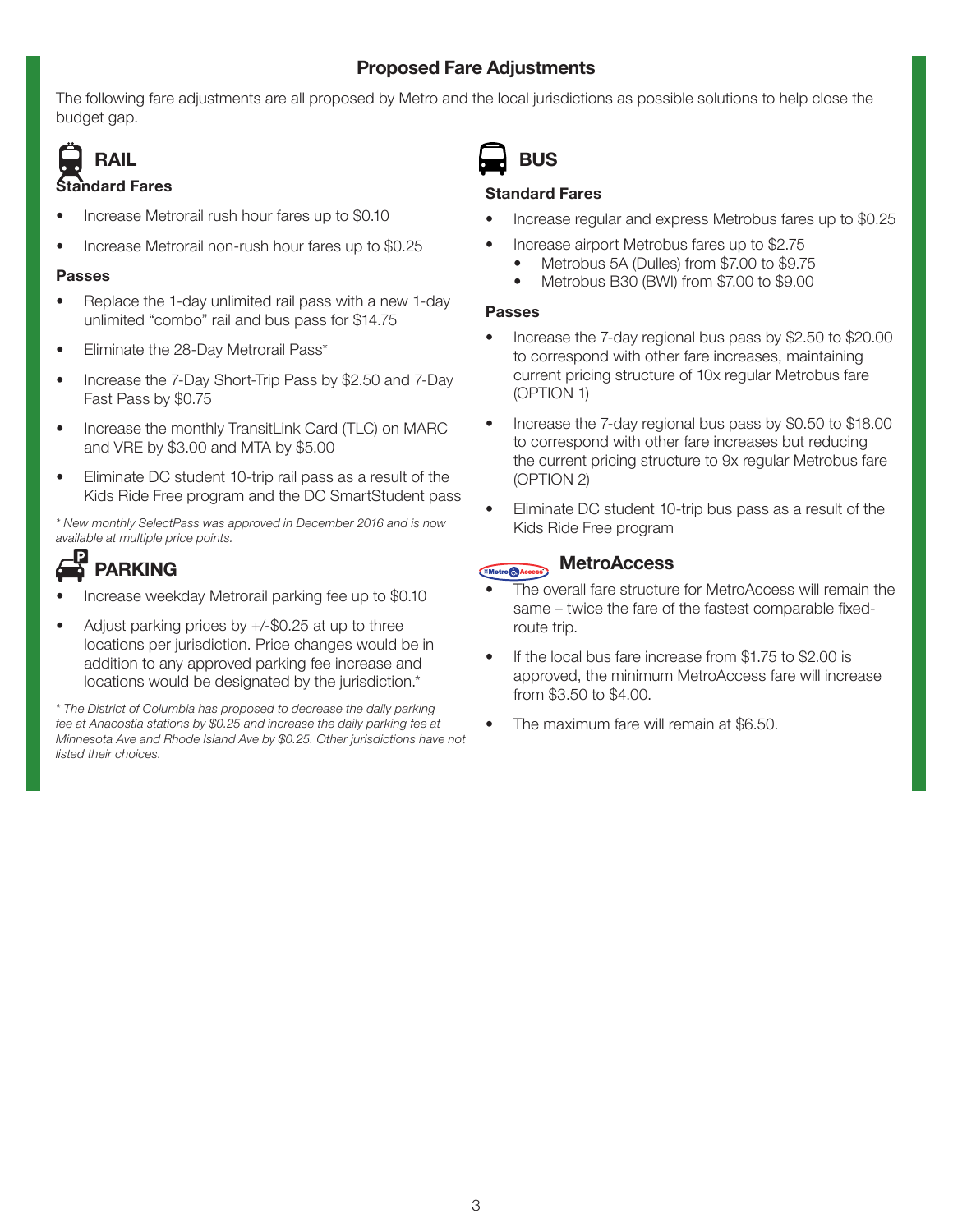### **Proposed Service Adjustments**

The following service adjustments have been proposed by Metro and the local jurisdictions as possible solutions to help close the budget gap.

## **RAIL**

#### **Weekday Rush Hour**

- Adjust the frequency of trains
- **CLO** Orange, Silver, Green and Yellow Lines: every 6 minutes to every 8 minutes
	- **Blue Line: every 12 minutes to every** 8 minutes
	- Red Line: Silver Spring to Grosvenor: every 3 minutes to every 4 minutes

Shady Grove to Glenmont: every 6 minutes to every 8 minutes

**O** Eliminate Rush Plus Yellow Line service (Franconia-Springfield to Greenbelt)

## **BUS**

Listed on the following pages are routes by jurisdiction and a description of the proposed change for each route.

Maps and detailed information about the changes listed are available at wmata.com/budget.

#### **Weekdays Non-Rush Hour & Weekends**

- Reduce the frequency of trains
- **economically** All Lines: every 12 minutes to every 15 minutes
- Adjust where some trains end
	- $\bullet$  Red Line: every other train in the direction of Shady Grove ends at Grosvenor instead
	- $\bullet$  Silver Line: every other train in the direction of Largo Town Center ends at Stadium-Armory instead. Weekday mid-day service would continue to end at Largo Town Center.

Travel alternatives are listed on some routes. These may only serve segments of the proposed eliminated service and should not be considered a direct replacement. See alternative service route maps and timetables for more information.

Modify Route H6 to serve Rhode Island Ave and Brookland-CUA stations with service to Commodore Joshua Barney Drive NE and weekday midday service to Colmar Manor.

**S2, S4 16th Street and S9 16th Street Limited**

limited-stop trips on weekdays and Saturdays.

Replace some Route S2 and S4 local trips with Route S9



The proposed elimination of routes 15K, 18R, 18S and B27 **EMetro & Access** will impact the MetroAccess service area.

## **District of Columbia**

#### **5A DC-Dulles (Airport Express)**

Eliminate service or raise fare (see proposed fare adjustments). Travel alternatives: Silver Line; Fairfax Connector 981, 983; Washington Flyer Silver Line Express

#### **37 Wisconsin Ave Limited**

Eliminate service. Travel alternatives: 30N, 30S, 33, N2

#### **G9 Rhode Island Ave Limited**

Extend route along Eastern Avenue and Fort Lincoln Drive NE to new terminal at Fort Lincoln Drive NE and 33rd Place. G9 is a new MetroExtra route scheduled to begin March 2017.

## **Maryland**

#### **B27 Bowie-New Carrollton**

Eliminate service.

Elimination of this route will impact the MetroAccess service area. Travel alternatives: B21, B22

#### **B30 Greenbelt-BWI (Airport Express)**

Eliminate service or reduce service frequency to every 60 minutes and/or raise fare (see proposed fare adjustments). Travel alternative: MARC Penn Line

#### **C8 College Park-White Flint**

Modify route by eliminating route segment between Glenmont and White Flint stations. Travel alternatives: Red Line; C4; Ride On 10, 44

#### **C11, C13 Clinton**

Reduce rush hour service frequency to every 20 minutes.

**H6 Brookland-Fort Lincoln and B8, B9 Fort Lincoln Shuttle**

Eliminate routes B8 and B9.

#### **F1, F2 Chillum Road**

Reduce rush hour service frequency to every 35 minutes.

#### **H11, H12, H13 Marlow Heights-Temple Hills**

Reduce rush hour service frequency to every 25 minutes.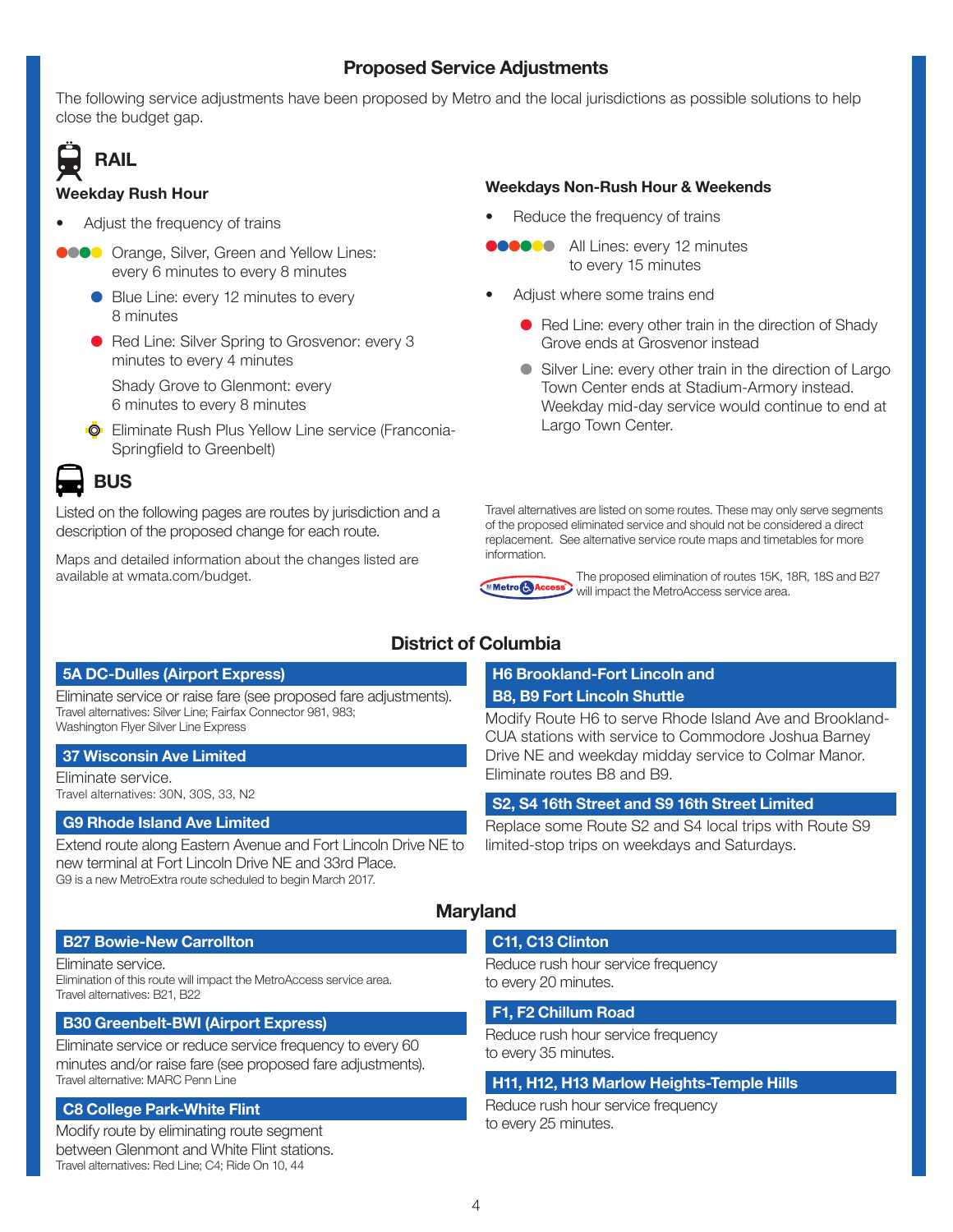#### **Maryland continued**

#### **J1 Bethesda-Silver Spring**

Eliminate service. Travel alternatives: Red Line; J2, J3, L8; Ride On 33

#### **J5 Twinbrook-Silver Spring**

Eliminate service. Travel alternatives: Red Line; J2, J3; Ride On 46

#### **J7, J9 I-270 Express**

Eliminate service. Travel alternatives: Red Line; Ride On 55

#### **P17, P18, P19 Oxon Hill-Fort Washington**

Eliminate service or modify routes P17 and P19 to operate between Southern Ave Station and Fort Washington instead of downtown DC. Travel alternatives: TheBus 35, 35S

#### **T2 River Road**

Reduce rush hour service frequency to every 30 minutes.

**T14 Rhode Island Ave-New Carrollton**

Reduce rush hour service frequency to every 30 minutes.

#### **W13, W14 Bock Road**

Eliminate service or modify line to end at Southern Ave Station instead of downtown DC and/or extend to Accokeek Park & Ride.

#### **W19 Indian Head Express**

Eliminate service.

Travel alternatives: MTA Commuter Bus 640, 650

#### **Z7 Laurel-Burtonsville Express**

Modify route by eliminating service between Burtonsville and South Laurel or reducing rush hour service frequency to every 35 minutes on the entire route.

#### **Z11 Greencastle-Briggs Chaney**

Modify route by eliminating service between Greencastle and Burtonsville, and reducing rush hour service frequency between Castle Boulevard and Greencastle to every 20 minutes.

#### **Virginia**

#### **1C Fair Oaks-Fairfax Blvd**

Eliminate service. Travel alternatives: 1A; Fairfax Connector 605, 621, 623; Fairfax City CUE

#### **2B Fair Oaks-Jermantown Rd**

Eliminate service. Travel alternatives: 1A; Fairfax Connector 466, 605, 621, 623; Fairfax City CUE

#### **2T Tysons Corner-Dunn Loring**

Eliminate service. Travel alternatives: Fairfax Connector 461, 462, 463

#### **3T Pimmit Hills-Falls Church**

Eliminate service. Travel alternatives: 28A; Fairfax Connector 721

#### **5A DC-Dulles (Airport Express)**

Eliminate service or raise fare (see proposed fare adjustments). Travel alternatives: Silver Line; Fairfax Connector 981, 983; Washington Flyer Silver Line Express

#### **7X Lincolnia-Pentagon**

Eliminate service. Travel alternative: 7W

#### **13Y Arlington-Union Station**

Eliminate service.

#### **15K, 15L Chain Bridge Road**

Eliminate service. Elimination of this route will impact the MetroAccess service area. Travel alternatives: 23A, 23T; Fairfax Connector 721

#### **16G, 16H, 16K Columbia Heights West-Pentagon City**

Modify Route 16H to provide two-way service 7 days a week between 5 a.m. to 10 p.m. with service every 10 minutes during weekday rush hours and service every 20 minutes at other times. The Route 16G and 16K designations would be eliminated.

Travel alternatives: ART 41, 45

#### **16X Columbia Pike-Federal Triangle**

Shorten route by eliminating service between Pentagon Transit Center and Federal Triangle Station via 14th Street, Independence Avenue, 7th Street and Pennsylvania Avenue. Travel alternatives: Blue and Yellow Lines

#### **17A, 17B, 17F, 17M Kings Park**

Eliminate service.

Travel alternatives: 17G, 17H, 17K, 17L; Fairfax Connector 306

#### **18P, 18R, 18S Burke Centre**

Eliminate service.

Elimination of this route will impact the MetroAccess service area. Travel alternatives: 18G, 18H, 18J; Blue Line; Fairfax Connector 305, 310, 313 (313 is a new Fairfax Connector route scheduled to begin June 2017.)

#### **26A Annandale-East Falls Church**

Extend route to West Falls Church Station during rush hour via Washington Street and Broad Street, Great Falls Street and Haycock Road, or create new route.

#### **28X Leesburg Pike Limited**

Eliminate service. Travel alternatives: 26A, 28A

#### **REX Richmond Highway Express**

Extend route to Fort Belvoir Post Exchange/Commissary and reduce weekday midday service frequency to every 40 minutes.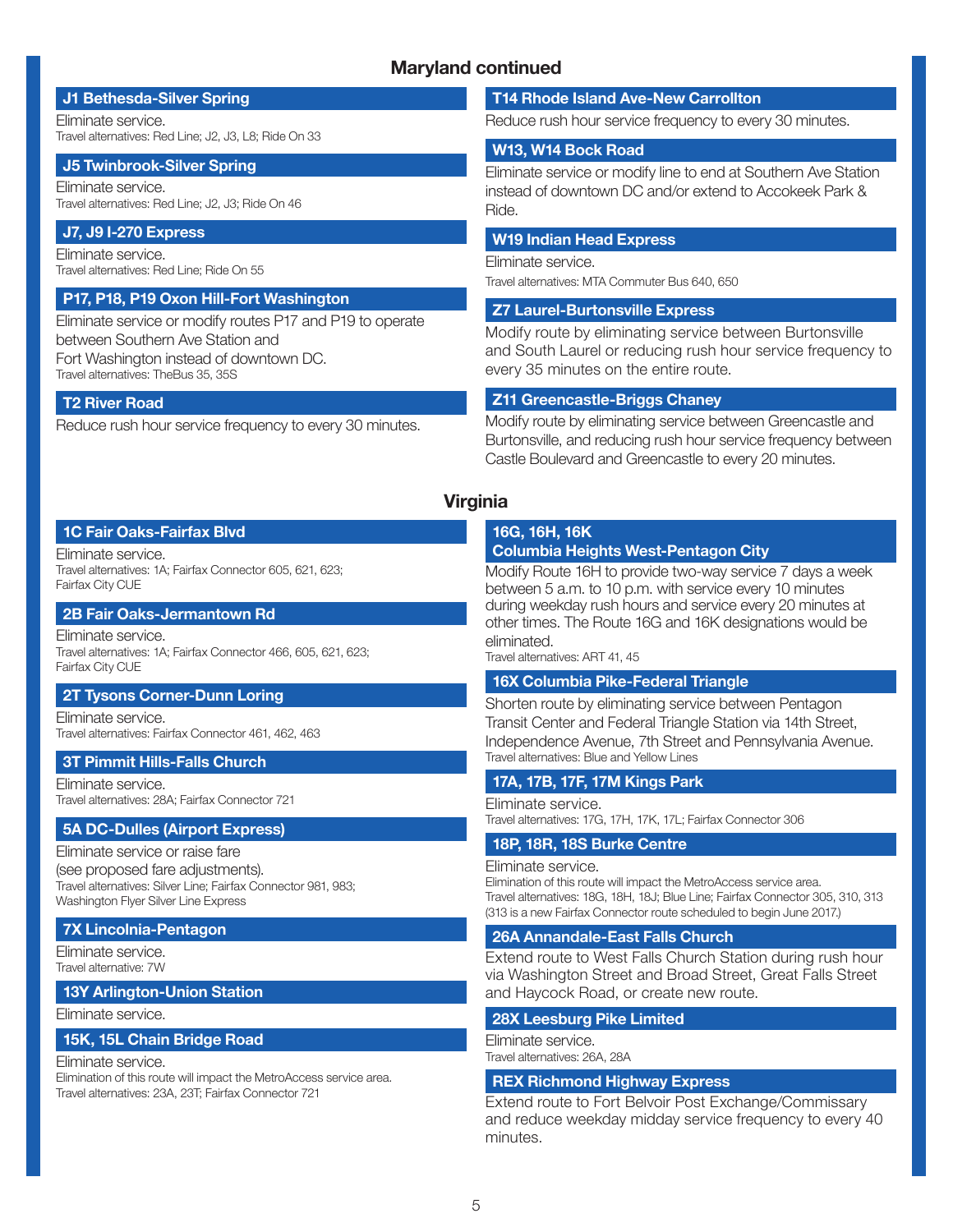## **Tell us what you think!**

#### **Provide your feedback by 9:00 a.m. on Monday, February 6, 2017:**



Take the survey! You can either fill out the survey online at wmata.com/budget, or fill out the survey on the next page and drop it in the survey collection bins near the faregates at your nearest Metrorail station.



Attend an open house from 4:30-6:30 p.m. and public hearing starting at 5:00 p.m. at Metro Headquarters, 600 5th Street NW, Washington DC on Monday, January 30, 2017. Speaker registration is onsite only and will close at 9:00 p.m.

Public feedback will be provided to Metro's Board of Directors in March 2017 as part of the final decision making process. Any Board-approved fare or service changes will begin on July 1, 2017.

*Public participation is solicited without regard to race, color, national origin, age, gender, religion, disability or family status. If you require special accommodations under the Americans with Disabilities Act or translation services (free of charge), contact the project team at 202-962-2511 (TTY: 202-962-2033) at least 48 hours prior to the public hearing date.*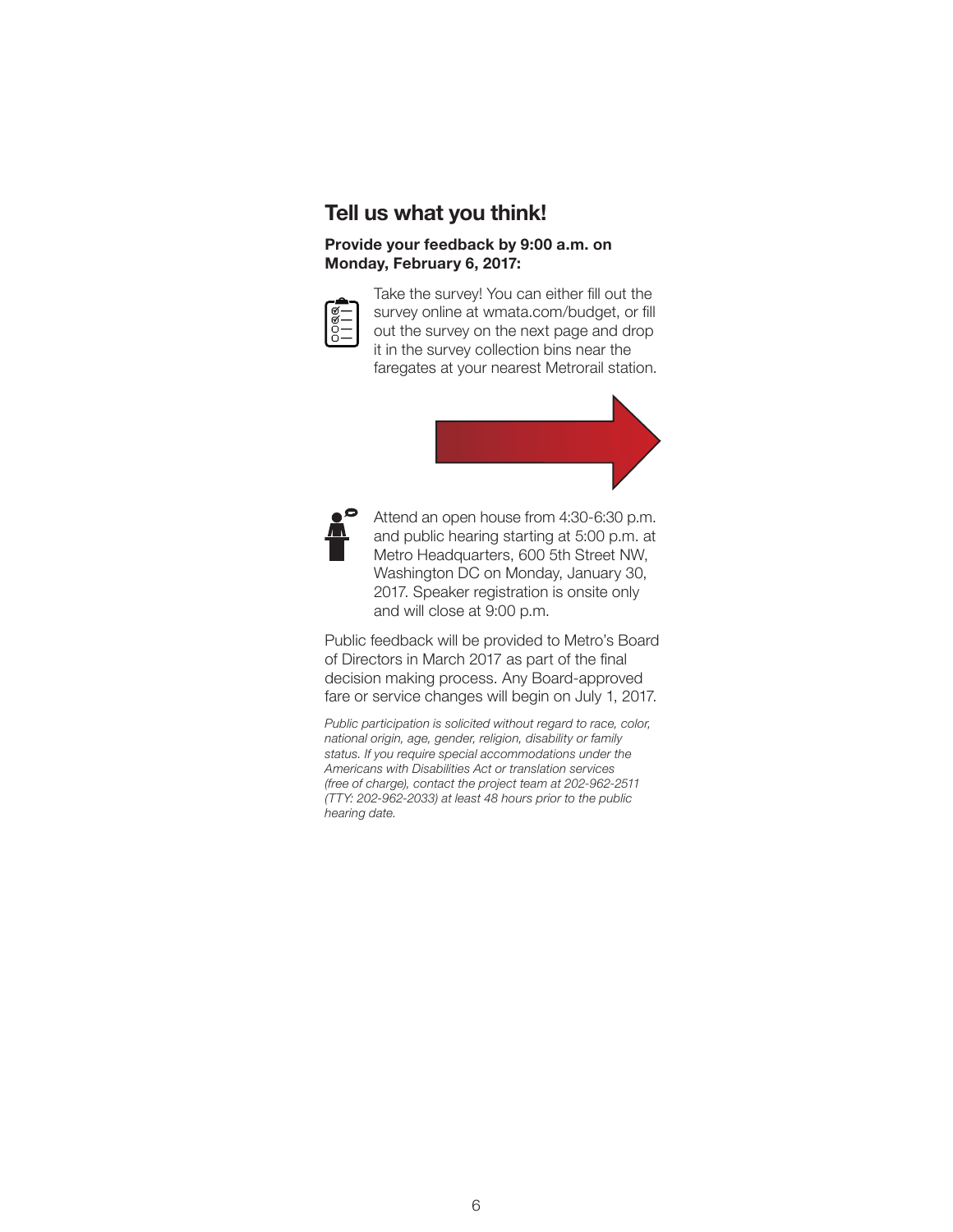#### **Balancing the budget**

- **1) Considering the shared sacrifice among customers, jurisdictions and Metro business operations, how fair do you think the General Manager's proposed budget is?**  *Check one.*
	- **D** Very Fair
	- □ Somewhat Fair
	- $\Box$  Not that Fair
	- $\Box$  Not at all Fair

**2) If you had the opportunity to decide who pays what share of the budget gap, what percent do you think should be covered by each area?**  *Your percentages must add to 100. If you don't think an entity should pay any additional amount, please enter "0".* Federal government  $\%$ State and local governments 2000 Fare adjustments  $\%$ Service adjustments example and the service  $\sim$  0% Metro business operations  $\%$ 

**Total: 100%**

#### **Adjusting fares and service**

**3) If fare adjustments must be considered as part of next year's budget, which of the following would be acceptable to you?** *Check all that apply.*

#### **RAIL** *Learn more on page 3*

- $\Box$  Increase Metrorail rush hour fare up to \$0.10
- $\Box$  Increase Metrorail non-rush hour fare up to \$0.25
- $\Box$  Replace the 1-day rail pass with 1-day combo rail and bus pass for \$14.75
- $\Box$  Eliminate the 28-day rail pass
- $\Box$  Increase other rail passes to correspond with fare increases

#### **BUS** *Learn more on page 3*

- $\Box$  Increase regular Metrobus fare by \$0.25
- $\Box$  Increase express Metrobus fare by \$0.25
- $\Box$  Increase airport Metrobus fare up to \$2.75
- $\Box$  Increase 7-day unlimited regional bus pass to correspond with fare increases

#### **PARKING** *Learn more on page 3*

- $\Box$  Increase weekday Metrorail parking fees up to \$0.10
- $\Box$  Adjust parking prices by  $+/-$ \$0.25 at up to three parking locations per jurisdiction.

**4) If service adjustments must be considered as part of next year's budget, which of the following would be acceptable to you?** *Check all that apply.*

#### **RAIL** *Learn more on page 4*

- $\Box$  Red Line: Reduce the frequency of trains during rush hour from every 6 to every 8 minutes.
- $\Box$  Red Line: End every other train at Grosvenor instead of Shady Grove during non-rush hour/weekends.
- $\Box$  Blue Line: Increase the frequency of trains during rush hour from every 12 to every 8 minutes.
- **J** Yellow Line Rush Plus (Franconia-Springfield – Greenbelt): Eliminate Rush+ trains that run between Franconia-Springfield and Greenbelt during rush hours.
- $\Box$  Silver Line: End every other train at Stadium-Armory instead of Largo Town Center during weekday evening/weekends.
- O Orange, Silver, Green and Yellow Lines: Reduce the frequency of trains during rush hour by 2 minutes.

 $\Box$  All Lines: Reduce the frequency of trains during non-rush hour and weekends by 3 minutes (e.g. from every 12 minutes to every 15 minutes)

#### **BUS** *Learn more on pages 4-5*

- $\Box$  District of Columbia: Eliminate or modify the following routes: 5A, 37, B8,9, G9, H6, S2,4, S9
- $\Box$  Maryland: Eliminate or modify the following routes: B30, B27, C8, C11,13, F1,2, H11,12,13, J1, J5, J7,9, P17,18,19, T2, T14, W13,14, W19, Z7, Z11
- $\Box$  Virginia: Eliminate or modify the following routes: 1C, 2B, 2T, 3T, 5A, 7X, 13Y, 15K,L, 16G,H,K, 16X, 17A,B,F,M, 18P,R,S, 26A, 28X, **REX**